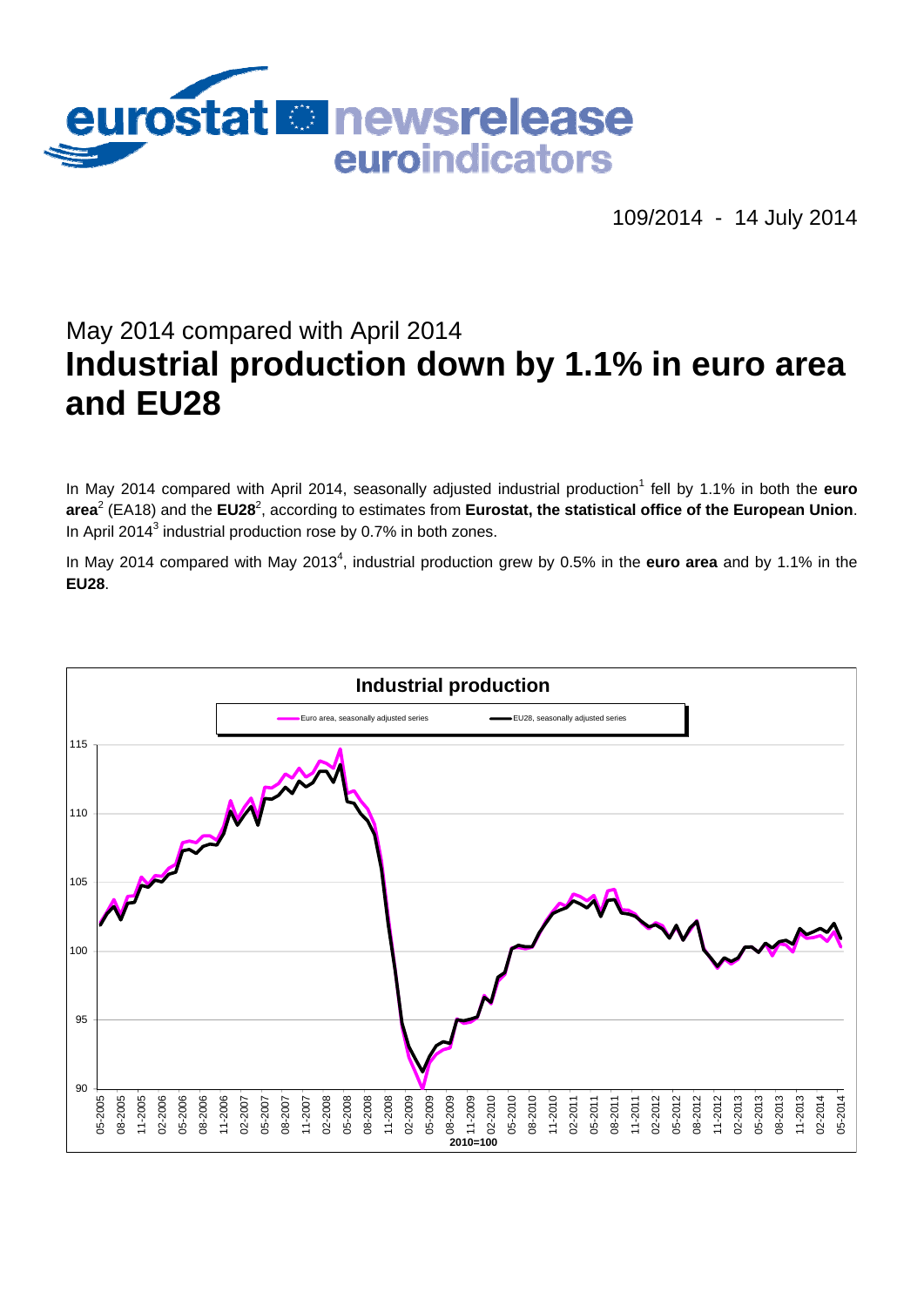## **Monthly comparison by main industrial grouping and by Member State**

The decrease of 1.1% in industrial production in the **euro area** in May 2014, compared with April 2014, is due to production of intermediate goods falling by 2.4%, non-durable consumer goods by 2.2%, durable consumer goods by 1.8% and capital goods by 0.5%, while energy increased by 3.0%.

In the **EU28**, the decrease of 1.1% is due to intermediate goods falling by 2.1%, non-durable consumer goods by 1.8%, durable consumer goods by 1.6% and capital goods by 1.0%, while energy increased by 2.2%.

The largest decreases in industrial production were registered in **Portugal** (-3.6%), **Sweden** (-3.2%) and **Denmark** (-2.1%), and the highest increases in **Romania** (+2.6%), **Lithuania** (+1.6%) and the **Netherlands** (+1.1%).

## **Annual comparison by main industrial grouping and by Member State**

The increase of 0.5% in industrial production in the **euro area** in May 2014, compared with May 2013, is due to production of capital goods rising by 1.5%, non-durable consumer goods by 1.4% and intermediate goods by 0.4%, while durable consumer goods fell by 0.3% and energy by 3.1%.

In the **EU28**, the increase of 1.1% is due to production of capital goods rising by 2.2%, both intermediate goods and non-durable consumer goods by 1.4%, and durable consumer goods by 0.7%, while energy fell by 2.9%.

The highest increases in industrial production were registered in **Romania** (+15.0%), **Lithuania** (+10.2%) and **Hungary** (+9.5%), and the largest decreases in **Malta** (-11.9%), **France** (-4.2%) and **Finland** (-2.9%).

1. The index of industrial production measures the evolution of the volume of production for industry excluding construction, based on data adjusted for working day and seasonal effects. Seasonally adjusted euro area and EU series are calculated by aggregating the seasonally adjusted national data. Eurostat carries out the seasonal adjustment of the data for those countries that do not adjust their data for seasonal effects. Missing observations from Member States for recent months are estimated for the calculation of the euro area and the EU.

The weights of the Member States in the EU and euro area aggregates can be found at:

<https://circabc.europa.eu/w/browse/5e6d1e48-056c-4c6a-8278-3ab138bcf575>

See file: EU-28\_EA-18\_NEWS\_RELEASE\_WEIGHTINGS\_2010

More detailed data can be found in the short-term statistics database on the Eurostat website:

[http://epp.eurostat.ec.europa.eu/portal/page/portal/short\\_term\\_business\\_statistics/data/database](http://epp.eurostat.ec.europa.eu/portal/page/portal/short_term_business_statistics/data/database) 

- 2. The euro area (EA18) includes Belgium, Germany, Estonia, Ireland, Greece, Spain, France, Italy, Cyprus, Latvia, Luxembourg, Malta, the Netherlands, Austria, Portugal, Slovenia, Slovakia and Finland. The European Union (EU28) includes Belgium, Bulgaria, the Czech Republic, Denmark, Germany, Estonia, Ireland, Greece, Spain, France, Croatia, Italy, Cyprus, Latvia, Lithuania, Luxembourg, Hungary, Malta, the Netherlands, Austria, Poland, Portugal, Romania, Slovenia, Slovakia, Finland, Sweden and the United Kingdom. The tables also include Norway.
- 3. Data of previous months have been revised compared to those issued in the News Release 88/2014 of 12 June 2014. The monthly growth rates for April 2014 have been revised from +0.8% to +0.7% for the EA18 and remained unchanged at +0.7% for the EU28. The annual growth rates remained unchanged at +1.4% for the EA18 and at +2.1% for the EU28.
- 4. Based on data adjusted for working days.

## Issued by: **Eurostat Press Office**

For further information on data:

**Tim ALLEN Tel: +352-4301-33 444 [eurostat-pressoffice@ec.europa.eu](mailto:eurostat-pressoffice@ec.europa.eu)** 

**Sarmite VISOCKA Tel: +352-4301-32 762 [sarmite.visocka@ec.europa.eu](mailto:sarmite.visocka@ec.europa.eu)** 

Eurostat news releases on the internet: **<http://ec.europa.eu/eurostat>** Selected Principal European Economic Indicators: **<http://ec.europa.eu/eurostat/euroindicators>** Follow Eurostat on Twitter: **[http://twitter.com/EU\\_Eurostat](http://twitter.com/EU_Eurostat)**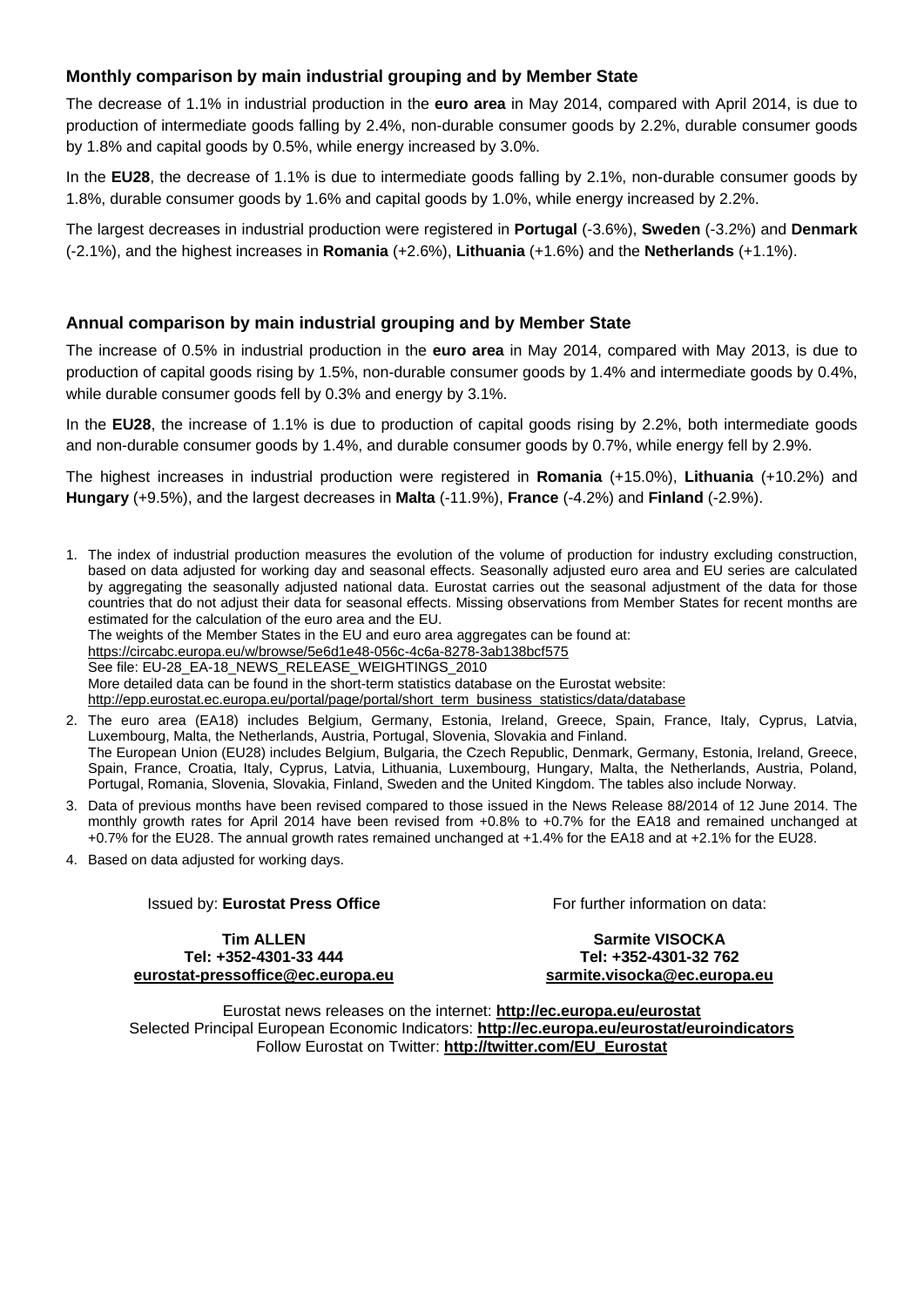## **Industrial production**

% change compared with previous month\*

|                            | Dec-13 | $Jan-14$ | Feb-14 | Mar-14 | Apr-14 | $Mav-14$         |
|----------------------------|--------|----------|--------|--------|--------|------------------|
| <b>EA18</b>                |        |          |        |        |        |                  |
| Total industry             | $-0.4$ | 0.1      | 0.1    | $-0.4$ | 0.7    | $-1.1$           |
| Intermediate goods         | 0.5    | 0.5      | 0.3    | $-0.6$ | 0.5    | $-2.4$           |
| Energy                     | $-3.0$ | $-1.6$   | $-1.9$ | $-0.1$ | 1.2    | 3.0 <sub>1</sub> |
| Capital goods              | $-0.7$ | 0.4      | $-0.1$ | $-0.7$ | 0.2    | $-0.5$           |
| Durable consumer goods     | 0.8    | $-0.1$   | 1.4    | 0.0    | $-0.3$ | $-1.8$           |
| Non-durable consumer goods | $-0.1$ | 0.0      | 0.9    | $-0.5$ | 2.4    | $-2.2$           |
| <b>EU28</b>                |        |          |        |        |        |                  |
| Total industry             | $-0.4$ | 0.2      | 0.2    | $-0.3$ | 0.7    | $-1.1$           |
| Intermediate goods         | 0.3    | 0.9      | 0.2    | $-0.5$ | 0.5    | $-2.1$           |
| Energy                     | $-2.5$ | $-1.3$   | $-1.6$ | $-0.2$ | 1.1    | 2.2              |
| Capital goods              | $-0.8$ | 0.7      | 0.2    | $-0.5$ | 0.5    | $-1.0$           |
| Durable consumer goods     | 0.1    | 1.3      | 1.1    | $-0.3$ | 0.3    | $-1.6$           |
| Non-durable consumer goods | 0.1    | $-0.5$   | 1.2    | 0.0    | 1.7    | $-1.8$           |

| <b>Total industry</b> | <b>Dec-13</b>    | <b>Jan-14</b>    | Feb-14           | Mar-14           | Apr-14           | $May-14$         |
|-----------------------|------------------|------------------|------------------|------------------|------------------|------------------|
| <b>EA18</b>           | $-0.4$           | 0.1              | 0.1              | $-0.4$           | 0.7              | $-1.1$           |
| <b>EU28</b>           | $-0.4$           | $\overline{0.2}$ | 0.2              | $-0.3$           | 0.7              | $-1.1$           |
| <b>Belgium</b>        | $-0.4$           | $-0.6$           | 0.4              | $-0.6$           | $\overline{1.8}$ |                  |
| <b>Bulgaria</b>       | $-0.2$           | 1.8              | $-0.1$           | $-1.5$           | 0.2              | $-0.7$           |
| <b>Czech Republic</b> | 0.6              | $-0.4$           | 1.4              | 0.3              | 1.0              | $-1.5$           |
| <b>Denmark</b>        | $-2.1$           | 0.6              | 0.3              | 2.1              | $-0.1$           | $-2.1$           |
| Germany               | $-0.1$           | 0.2              | 0.3              | $-0.4$           | 0.0              | $-1.4$           |
| <b>Estonia</b>        | $-4.2$           | 4.0              | $-1.8$           | 2.1              | 2.1              | 0.9              |
| <b>Ireland</b>        | $-2.2$           | $-1.2$           | 5.5              | 5.1              | 2.1              |                  |
| Greece                | 2.6              | 0.0              | 0.1              | $-1.3$           | 0.9              | 0.0              |
| Spain                 | $\overline{0.2}$ | 0.1              | $\overline{0.7}$ | $-0.6$           | 1.6              | $-0.9$           |
| <b>France</b>         | $-0.5$           | $-0.6$           | 0.2              | $-0.5$           | $-0.1$           | $-1.3$           |
| <b>Croatia</b>        | $-2.7$           | 5.4              | $-2.8$           | $\overline{1.3}$ | $-2.9$           | 0.0              |
| Italy                 | $-0.9$           | 1.0              | $-0.5$           | $-0.4$           | 0.5              | $-1.2$           |
| <b>Cyprus</b>         | 2.9              | $-0.5$           | 1.2              | 0.3              | $-1.1$           |                  |
| Latvia                | $-1.4$           | $-2.8$           | 1.1              | $\overline{0.3}$ | $\overline{2.1}$ | 0.3              |
| Lithuania             | $-1.4$           | $-2.6$           | 2.3              | $-3.5$           | $\overline{5.3}$ | 1.6              |
| Luxembourg            | 5.1              | $-5.5$           | 3.6              | $-1.4$           | 3.5              |                  |
| Hungary               | $-1.4$           | 3.2              | 1.5              | 0.4              | 2.4              | $-1.0$           |
| <b>Malta</b>          | $-1.9$           | $-4.0$           | 4.7              | 1.6              | $-7.8$           | 0.6              |
| <b>Netherlands</b>    | $-2.2$           | $-1.8$           | $-1.3$           | $-0.5$           | $\overline{3.8}$ | 1.1              |
| <b>Austria</b>        | 0.7              | 3.6              | $-1.6$           | $-2.2$           | 1.4              |                  |
| Poland                | $-2.5$           | $\overline{2.4}$ | $-1.0$           | 0.4              | 0.7              | $-1.6$           |
| Portugal              | $-1.4$           | 0.5              | $-0.4$           | $-4.2$           | 6.8              | $-3.6$           |
| Romania               | $-0.6$           | 3.2              | $-0.8$           | 1.2              | $-1.0$           | $\overline{2.6}$ |
| Slovenia              | $\overline{2.7}$ | $-1.2$           | $-0.5$           | $\overline{2.0}$ | $\overline{0.0}$ | $-0.2$           |
| Slovakia              | $-1.1$           | 1.3              | 0.6              | 0.0              | 0.6              | 0.6              |
| <b>Finland</b>        | $-0.4$           | $-3.4$           | 0.1              | 0.0              | 0.7              | $0.0\,$          |
| <b>Sweden</b>         | $-0.9$           | $-0.3$           | 1.1              | $-2.5$           | 1.4              | $-3.2$           |
| <b>United Kingdom</b> | 0.3              | $-0.2$           | 0.9              | 0.1              | 0.3              | $-0.7$           |
| Norway                | 0.6              | 1.2              | 0.7              | 2.1              | $-0.4$           | $-5.9$           |

\* Working day and seasonally adjusted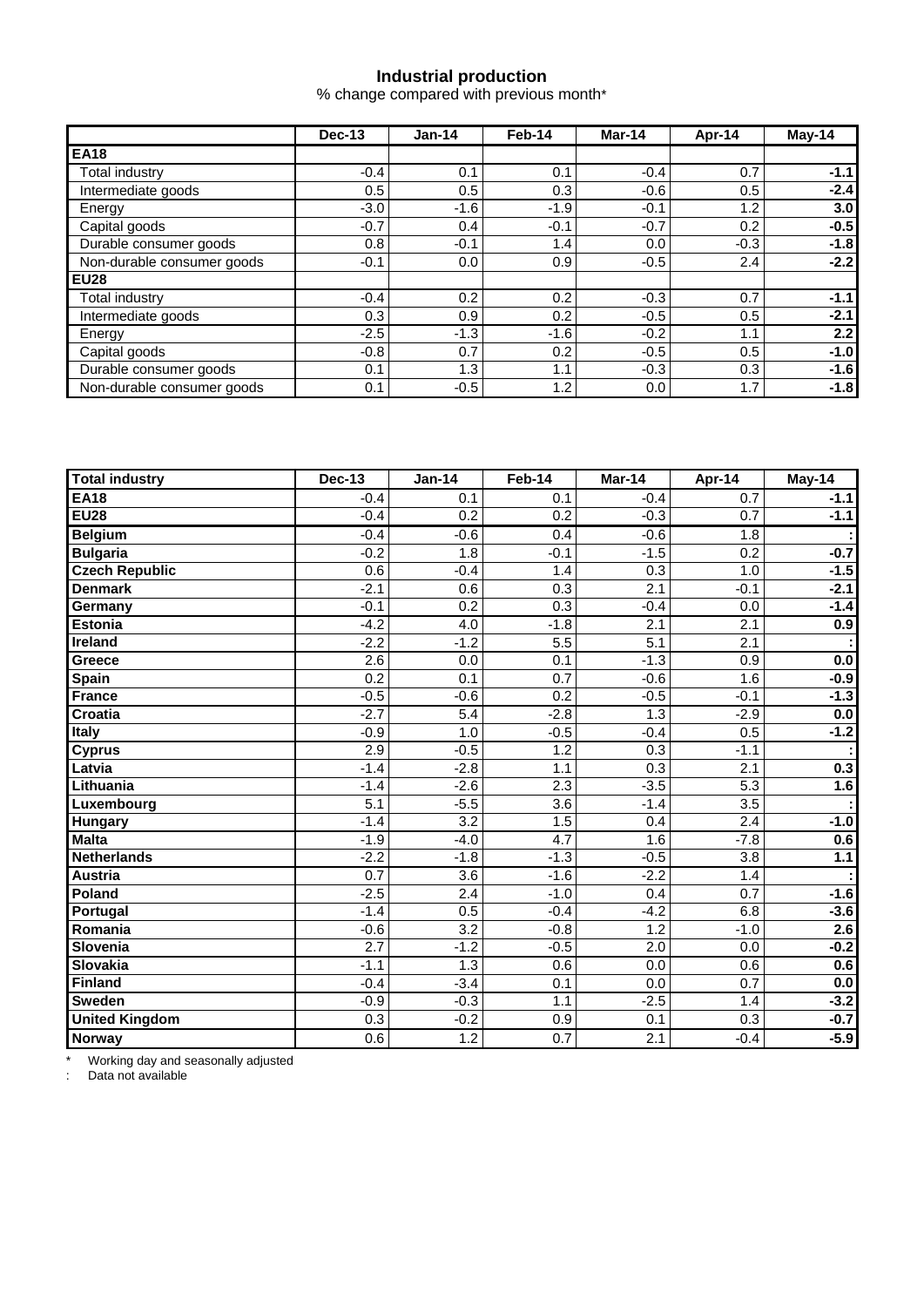## **Industrial production**

% change compared with same month of the previous year\*

|                            | <b>Dec-13</b>    | $Jan-14$ | Feb-14 | Mar-14           | Apr-14 | $Mav-14$         |
|----------------------------|------------------|----------|--------|------------------|--------|------------------|
| <b>EA18</b>                |                  |          |        |                  |        |                  |
| Total industry             | 1.4 <sub>1</sub> | 1.7      | 1.7    | 0.2 <sub>0</sub> | 1.4    | 0.5 <sub>1</sub> |
| Intermediate goods         | 3.2              | 3.3      | 4.0    | 2.8              | 3.5    | 0.4              |
| Energy                     | $-1.4$           | $-5.6$   | $-9.2$ | $-12.1$          | $-7.7$ | $-3.1$           |
| Capital goods              | 2.2              | 5.3      | 4.0    | 2.3              | 0.7    | 1.5              |
| Durable consumer goods     | $-1.6$           | $-0.2$   | 0.5    | $-0.7$           | 0.4    | $-0.3$           |
| Non-durable consumer goods | 0.2              | $-0.1$   | 3.1    | 2.0              | 4.9    | 1.4              |
| <b>EU28</b>                |                  |          |        |                  |        |                  |
| Total industry             | 1.5              | 1.9      | 2.1    | 0.7              | 2.1    | 1.1              |
| Intermediate goods         | 3.4              | 4.4      | 4.5    | 3.3              | 4.4    | 1.4              |
| Energy                     | $-2.2$           | $-5.3$   | $-7.8$ | $-10.3$          | $-6.6$ | $-2.9$           |
| Capital goods              | 2.5              | 5.1      | 4.4    | 2.7              | 2.0    | 2.2              |
| Durable consumer goods     | $-1.3$           | 1.2      | 2.3    | $-0.2$           | 1.5    | 0.7              |
| Non-durable consumer goods | 1.1              | $-0.5$   | 3.0    | $2.2\phantom{0}$ | 4.2    | 1.4              |

| <b>Total industry</b> | <b>Dec-13</b> | <b>Jan-14</b>    | Feb-14           | Mar-14           | Apr-14           | $May-14$         |
|-----------------------|---------------|------------------|------------------|------------------|------------------|------------------|
| <b>EA18</b>           | 1.4           | 1.7              | 1.7              | 0.2              | 1.4              | 0.5              |
| <b>EU28</b>           | 1.5           | 1.9              | 2.1              | 0.7              | 2.1              | $1.1$            |
| <b>Belgium</b>        | 0.4           | $\overline{4.7}$ | 8.8              | $-0.5$           | 8.3              |                  |
| <b>Bulgaria</b>       | 0.0           | 2.5              | 5.9              | $\overline{3.6}$ | $\overline{3.7}$ | 4.9              |
| <b>Czech Republic</b> | 6.0           | 5.5              | 6.2              | 6.9              | 9.2              | 5.0              |
| <b>Denmark</b>        | $-1.2$        | $-3.5$           | 0.0              | $-0.2$           | 0.3              | $-0.7$           |
| Germany               | 3.4           | 4.2              | 3.7              | 1.8              | 1.3              | 1.7              |
| Estonia               | $-6.0$        | $-1.6$           | 0.4              | $-2.1$           | 3.6              | 2.2              |
| <b>Ireland</b>        | $-5.8$        | $-4.0$           | 1.8              | 6.8              | 15.0             |                  |
| Greece                | 0.6           | 0.7              | 2.8              | $-2.7$           | $-2.3$           | 1.7              |
| Spain                 | 2.3           | $\overline{1.2}$ | $\overline{2.9}$ | 0.6              | 4.4              | 2.4              |
| <b>France</b>         | 0.5           | $-1.3$           | $-1.0$           | $-0.7$           | $-2.0$           | $-4.2$           |
| <b>Croatia</b>        | $-2.8$        | 2.1              | 1.6              | 0.6              | 0.7              | 1.3              |
| <b>Italy</b>          | $-1.2$        | 1.3              | 0.4              | $-0.1$           | 1.4              | $-1.8$           |
| <b>Cyprus</b>         | $-7.5$        | $-6.1$           | $-1.5$           | $-0.1$           | $-4.7$           |                  |
| Latvia                | $-4.0$        | $-5.3$           | $-1.4$           | $-1.6$           | 1.3              | $-0.2$           |
| Lithuania             | $-4.8$        | $-7.6$           | $-2.2$           | $-10.1$          | 0.2              | 10.2             |
| Luxembourg            | 9.0           | 4.8              | 9.6              | 9.5              | 11.9             |                  |
| Hungary               | 4.4           | 6.4              | 8.3              | 8.1              | 10.1             | 9.5              |
| <b>Malta</b>          | $-8.1$        | $-15.3$          | $-2.6$           | $-2.0$           | $-13.5$          | $-11.9$          |
| <b>Netherlands</b>    | $-0.6$        | $-4.6$           | $-7.0$           | $-9.5$           | $-2.7$           | $-1.9$           |
| <b>Austria</b>        | 0.5           | 5.2              | 4.2              | 0.5              | 0.9              |                  |
| Poland                | 4.4           | 6.5              | $\overline{5.3}$ | $\overline{5.5}$ | $\overline{5.6}$ | 2.2              |
| Portugal              | 4.8           | 4.5              | 3.3              | $-0.6$           | 5.8              | 0.3              |
| Romania               | 8.4           | 10.5             | 9.6              | 9.8              | 2.1              | 15.0             |
| Slovenia              | 4.5           | $\overline{1.8}$ | $-1.1$           | 4.4              | $\overline{2.7}$ | $\overline{3.7}$ |
| <b>Slovakia</b>       | 12.8          | 8.1              | 9.1              | 5.9              | 5.0              | 6.0              |
| <b>Finland</b>        | $-2.3$        | $-7.1$           | $-5.1$           | $-6.9$           | $-2.1$           | $-2.9$           |
| <b>Sweden</b>         | $-2.6$        | $-0.6$           | 1.2              | $-3.5$           | 0.1              | $-2.1$           |
| <b>United Kingdom</b> | 1.5           | 1.8              | 2.3              | 1.1              | $\overline{3.8}$ | 2.5              |
| Norway                | $-2.2$        | 2.6              | 5.1              | 7.0              | 3.2              | $-4.0$           |

\* Working day adjusted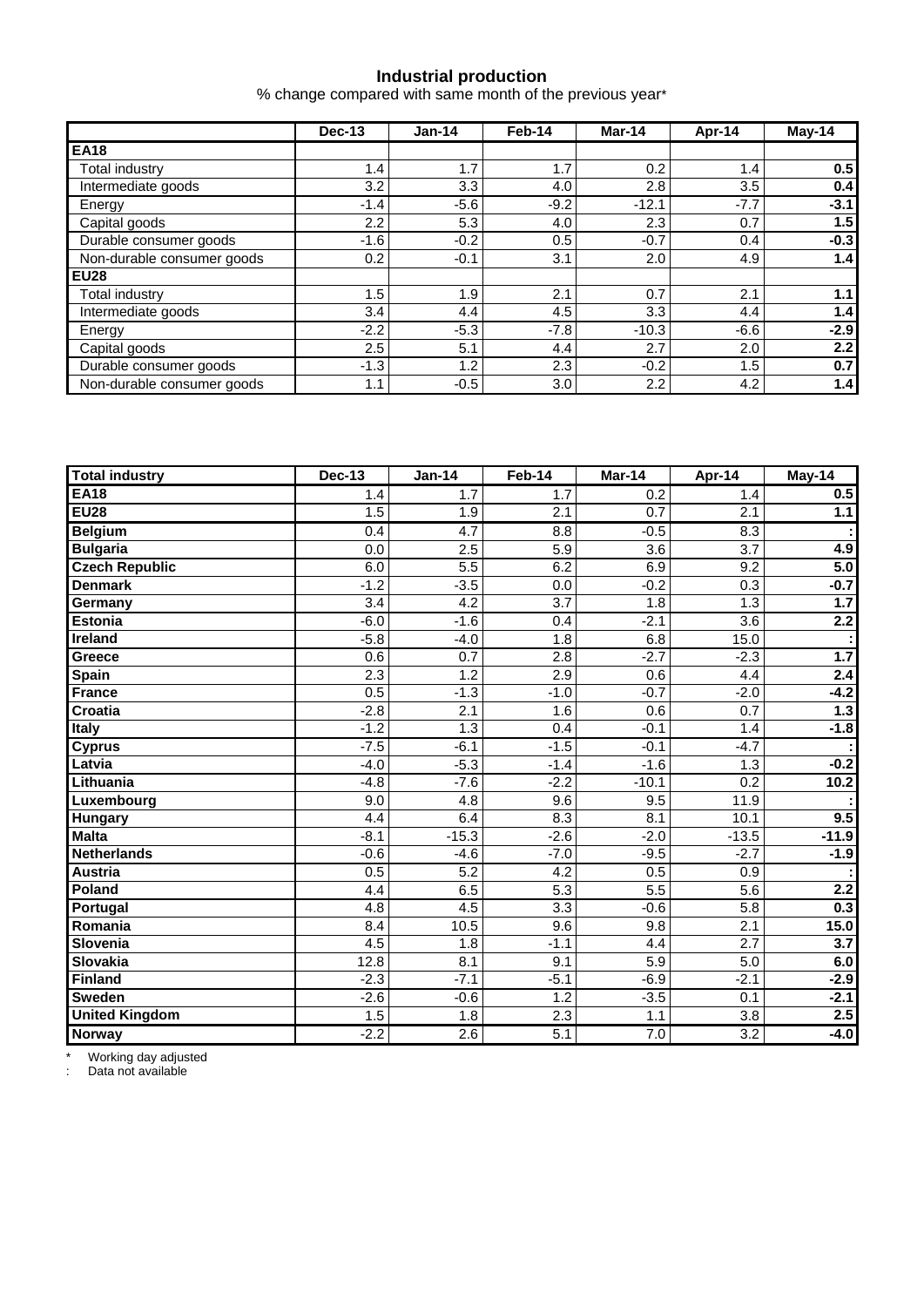### **Production indices for total industry, working day and seasonally adjusted**  (base year 2010)

|                       | 05/13 | 06/13 | 07/13 | 08/13 | 09/13             | 10/13 | 11/13 | 12/13 | 01/14 | 02/14 | 03/14 | 04/14 | 05/14 |
|-----------------------|-------|-------|-------|-------|-------------------|-------|-------|-------|-------|-------|-------|-------|-------|
| <b>EA18</b>           | 99.9  | 100.6 | 99.7  | 100.6 | 100.5             | 100.0 | 101.3 | 100.9 | 101.0 | 101.1 | 100.7 | 101.4 | 100.3 |
| <b>EU28</b>           | 99.9  | 100.6 | 100.2 | 100.7 | 100.8             | 100.5 | 101.7 | 101.2 | 101.4 | 101.7 | 101.4 | 102.0 | 100.9 |
| <b>Belgium</b>        | 101.4 | 102.1 | 103.3 | 101.3 | 101.8             | 103.4 | 104.9 | 104.5 | 103.9 | 104.3 | 103.7 | 105.5 |       |
| <b>Bulgaria</b>       | 101.3 | 103.5 | 105.5 | 107.0 | 107.5             | 108.1 | 108.0 | 107.8 | 109.8 | 109.7 | 108.1 | 108.3 | 107.6 |
| <b>Czech Republic</b> | 104.0 | 103.5 | 104.3 | 107.5 | 105.7             | 107.5 | 107.7 | 108.4 | 108.0 | 109.6 | 110.0 | 111.0 | 109.3 |
| <b>Denmark</b>        | 101.5 | 99.7  | 103.4 | 101.3 | 103.6             | 105.7 | 102.4 | 100.2 | 100.8 | 101.1 | 103.2 | 103.1 | 100.9 |
| Germany               | 105.0 | 107.2 | 105.9 | 107.6 | 107.1             | 106.3 | 108.3 | 108.2 | 108.4 | 108.7 | 108.3 | 108.3 | 106.8 |
| <b>Estonia</b>        | 125.7 | 125.6 | 128.2 | 124.4 | 124.8             | 125.8 | 124.9 | 119.6 | 124.4 | 122.2 | 124.8 | 127.4 | 128.5 |
| Ireland               | 96.1  | 104.9 | 97.0  | 96.1  | 99.1              | 94.5  | 97.9  | 95.8  | 94.6  | 99.8  | 104.8 | 107.0 |       |
| Greece                | 84.4  | 86.7  | 84.7  | 85.8  | 85.6              | 85.2  | 84.0  | 86.2  | 86.1  | 86.3  | 85.1  | 85.9  | 85.9  |
| Spain                 | 89.7  | 90.0  | 89.7  | 90.3  | 90.7              | 89.9  | 90.8  | 90.9  | 91.0  | 91.6  | 91.1  | 92.6  | 91.8  |
| <b>France</b>         | 100.0 | 98.5  | 97.9  | 98.6  | 98.1              | 97.8  | 99.1  | 98.6  | 98.0  | 98.2  | 97.7  | 97.6  | 96.3  |
| Croatia               | 90.4  | 91.7  | 91.2  | 92.1  | 89.3              | 90.5  | 93.4  | 90.9  | 95.8  | 93.1  | 94.3  | 91.6  | 91.6  |
| <b>Italy</b>          | 91.9  | 92.0  | 91.4  | 91.2  | 91.4              | 92.0  | 92.2  | 91.4  | 92.3  | 91.8  | 91.4  | 91.9  | 90.8  |
| <b>Cyprus</b>         | 72.1  | 72.7  | 72.5  | 80.9  | $\overline{7}1.3$ | 71.4  | 69.0  | 71.0  | 70.6  | 71.4  | 71.7  | 70.9  |       |
| Latvia                | 114.7 | 114.3 | 116.4 | 114.5 | 114.7             | 115.3 | 114.9 | 113.3 | 110.1 | 111.3 | 111.6 | 113.9 | 114.2 |
| Lithuania             | 107.2 | 108.5 | 111.7 | 115.5 | 113.8             | 120.5 | 114.5 | 112.9 | 110.0 | 112.5 | 108.6 | 114.4 | 116.2 |
| Luxembourg            | 91.3  | 90.5  | 93.5  | 95.6  | 95.9              | 96.3  | 98.1  | 103.0 | 97.4  | 100.9 | 99.4  | 102.9 |       |
| Hungary               | 103.7 | 105.2 | 106.1 | 106.4 | 108.3             | 108.1 | 108.0 | 106.5 | 109.9 | 111.5 | 112.0 | 114.7 | 113.6 |
| <b>Malta</b>          | 102.5 | 99.9  | 93.8  | 100.3 | 101.4             | 94.4  | 97.2  | 95.3  | 91.5  | 95.9  | 97.4  | 89.9  | 90.4  |
| <b>Netherlands</b>    | 101.4 | 97.5  | 96.4  | 98.8  | 99.6              | 96.7  | 100.0 | 97.8  | 96.0  | 94.8  | 94.3  | 97.9  | 99.0  |
| Austria               | 107.5 | 106.4 | 107.5 | 107.5 | 107.4             | 107.4 | 107.0 | 107.8 | 111.7 | 109.9 | 107.5 | 109.0 |       |
| Poland                | 109.9 | 111.0 | 112.3 | 112.5 | 112.3             | 113.0 | 114.7 | 111.8 | 114.5 | 113.4 | 113.9 | 114.7 | 112.9 |
| Portugal              | 94.0  | 93.8  | 91.0  | 94.8  | 94.6              | 94.3  | 96.1  | 94.8  | 95.3  | 94.9  | 90.9  | 97.1  | 93.6  |
| Romania               | 113.9 | 115.1 | 120.6 | 118.5 | 121.2             | 124.4 | 123.5 | 122.7 | 126.6 | 125.6 | 127.1 | 125.8 | 129.1 |
| Slovenia              | 98.3  | 99.5  | 98.9  | 99.1  | 98.7              | 99.3  | 99.1  | 101.8 | 100.6 | 100.1 | 102.1 | 102.1 | 101.9 |
| Slovakia              | 118.1 | 119.2 | 119.2 | 120.3 | 121.1             | 121.7 | 123.7 | 122.3 | 123.9 | 124.7 | 124.7 | 125.4 | 126.2 |
| <b>Finland</b>        | 95.7  | 94.8  | 96.3  | 96.0  | 95.7              | 95.7  | 95.8  | 95.4  | 92.2  | 92.3  | 92.3  | 92.9  | 92.9  |
| Sweden                | 94.7  | 95.5  | 98.4  | 94.6  | 95.0              | 93.1  | 97.5  | 96.6  | 96.3  | 97.4  | 95.0  | 96.3  | 93.2  |
| <b>United Kingdom</b> | 95.4  | 96.6  | 96.7  | 95.8  | 96.8              | 96.8  | 96.7  | 97.1  | 96.9  | 97.8  | 97.9  | 98.2  | 97.5  |
| <b>Norway</b>         | 95.6  | 95.3  | 98.2  | 94.0  | 93.7              | 91.4  | 93.0  | 93.6  | 94.7  | 95.4  | 97.4  | 97.0  | 91.3  |